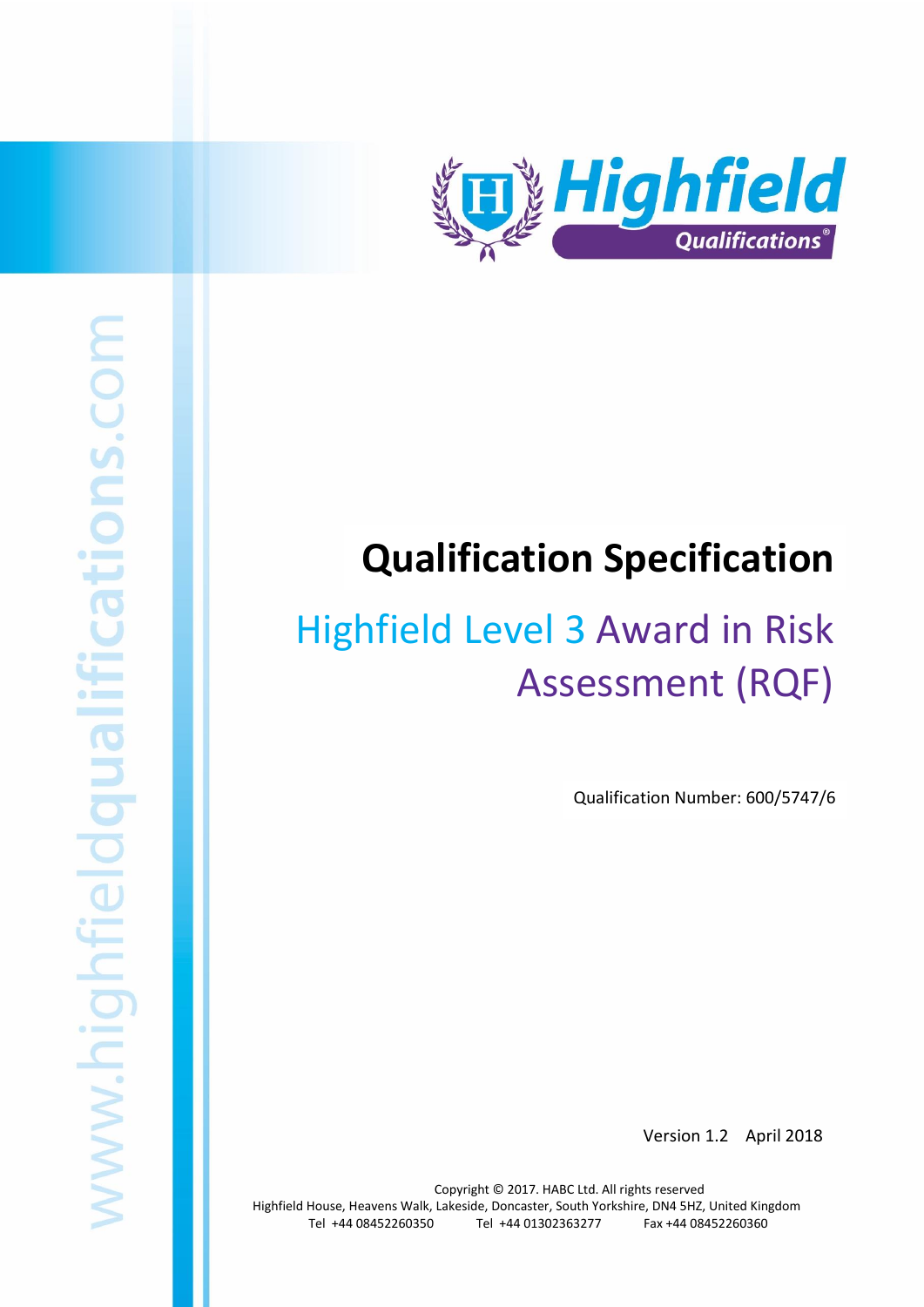

## **Contents**

| $\label{lem:1} \mbox{Introduction} \,\, \ldots \,\, \ldots \,\, \ldots \,\, \ldots \,\, \ldots \,\, \ldots \,\, \ldots \,\, \ldots \,\, \ldots \,\, \ldots \,\, \ldots \,\, \ldots \,\, \ldots \,\, \ldots \,\, \ldots \,\, \ldots \,\, \ldots \,\, \ldots \,\, \ldots \,\, \ldots \,\, \ldots \,\, \ldots \,\, \ldots \,\, \ldots \,\, \ldots \,\, \ldots \,\, \ldots \,\, \ldots \,\, \ldots \,\, \ldots \,\, \ldots \,\, \ldots \,\, \ldots \,\, \ldots \,\,$ |  |
|------------------------------------------------------------------------------------------------------------------------------------------------------------------------------------------------------------------------------------------------------------------------------------------------------------------------------------------------------------------------------------------------------------------------------------------------------------------|--|
|                                                                                                                                                                                                                                                                                                                                                                                                                                                                  |  |
|                                                                                                                                                                                                                                                                                                                                                                                                                                                                  |  |
|                                                                                                                                                                                                                                                                                                                                                                                                                                                                  |  |
|                                                                                                                                                                                                                                                                                                                                                                                                                                                                  |  |
|                                                                                                                                                                                                                                                                                                                                                                                                                                                                  |  |
|                                                                                                                                                                                                                                                                                                                                                                                                                                                                  |  |
|                                                                                                                                                                                                                                                                                                                                                                                                                                                                  |  |
|                                                                                                                                                                                                                                                                                                                                                                                                                                                                  |  |
|                                                                                                                                                                                                                                                                                                                                                                                                                                                                  |  |
|                                                                                                                                                                                                                                                                                                                                                                                                                                                                  |  |
|                                                                                                                                                                                                                                                                                                                                                                                                                                                                  |  |
|                                                                                                                                                                                                                                                                                                                                                                                                                                                                  |  |
|                                                                                                                                                                                                                                                                                                                                                                                                                                                                  |  |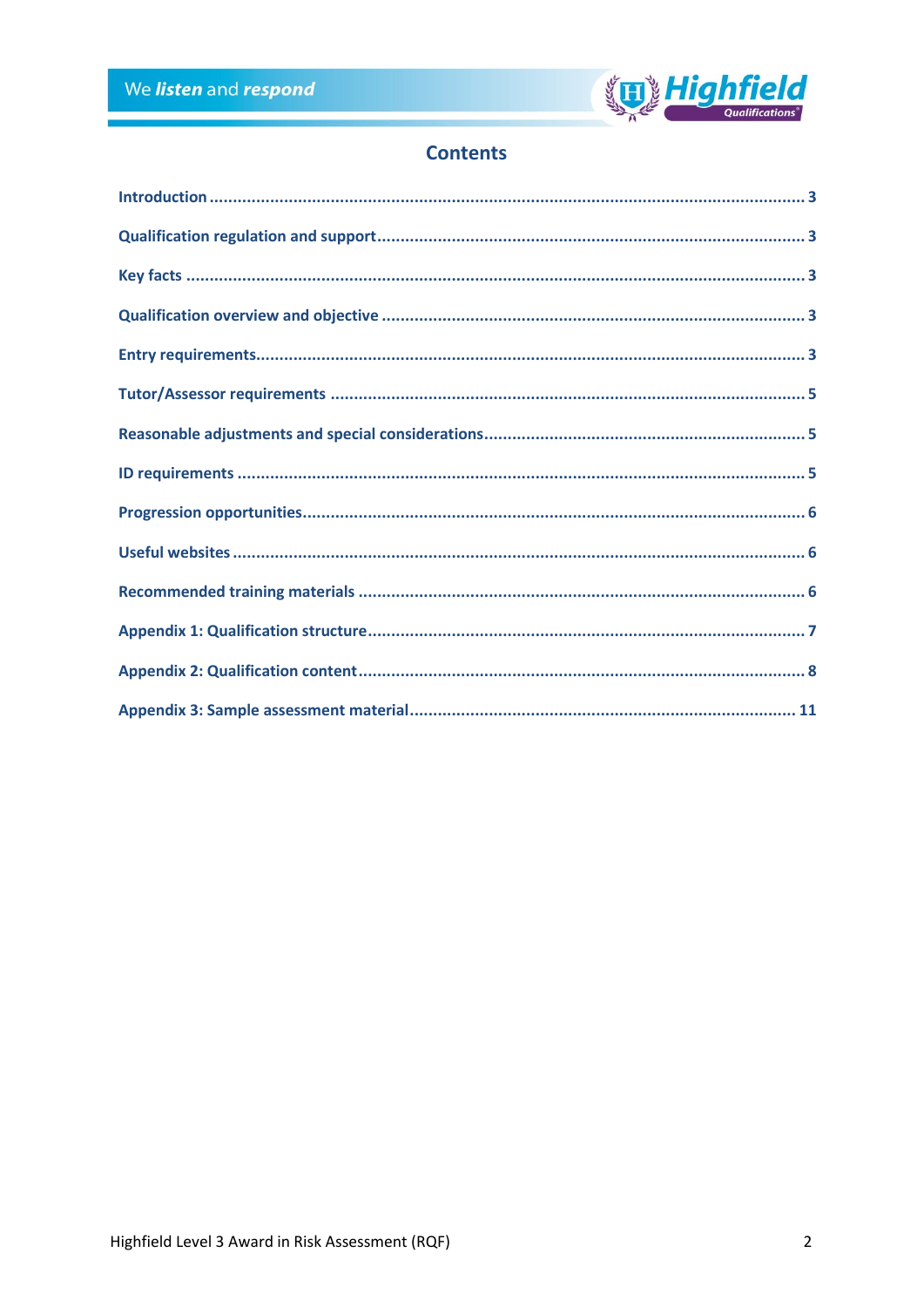

### **Highfield Level 3 Award in Risk Assessment (RQF)**

#### <span id="page-2-0"></span>**Introduction**

This qualification specification is designed to outline all you need to know to offer this qualification at your centre. If you have any further questions, please contact your account manager.

#### <span id="page-2-1"></span>**Qualification regulation and support**

The Highfield Level 3 Award in Risk Assessment (RQF) has been developed and is awarded by Highfield Qualifications and sits on the Regulated Qualifications Framework (RQF). The RQF is a qualification framework regulated by Ofqual and CCEA Regulation. The qualification is also regulated by Qualifications Wales.

#### <span id="page-2-2"></span>**Key facts**

| <b>Qualification number:</b>           | 600/5747/6                                                              |
|----------------------------------------|-------------------------------------------------------------------------|
| Learning aim reference:                | 60057476                                                                |
| <b>Credit value:</b>                   |                                                                         |
| <b>Assessment method:</b>              | Multiple-choice examination and internally set and<br>assessed activity |
| <b>Guided learning hours (GLH):</b>    | 14                                                                      |
| <b>Total qualification time (TQT):</b> | 20                                                                      |

#### <span id="page-2-3"></span>**Qualification overview and objective**

The objective of the qualification is to support a role in the workplace as a risk assessor. This qualification is designed for learners with a responsibility to conduct risk assessments at low risk premises. It covers the principles of risk assessment, the relationship between hazard and risk and requires learners use the knowledge learned on the course by undertaking a risk assessment. Therefore, laying a foundation for further development as a risk assessor.

#### <span id="page-2-4"></span>**Entry requirements**

To register for this qualification, learners are required to be 16 years of age or above.

#### **Guidance on delivery**

The total qualification time for this qualification is 20 hours and of this 14 are recommended as guided learning hours.

TQT is an estimate of the total number of hours it would take an average learner to achieve and demonstrate the necessary level of attainment to be awarded with a qualification, both under direct supervision (forming guided learning hours) and without supervision (all other time). TQT and GLH values are advisory and assigned to a qualification as guidance.

This qualification will usually be delivered in a classroom environment, however, if it is delivered via e-learning or a blended learning approach then GLH would be adjusted accordingly.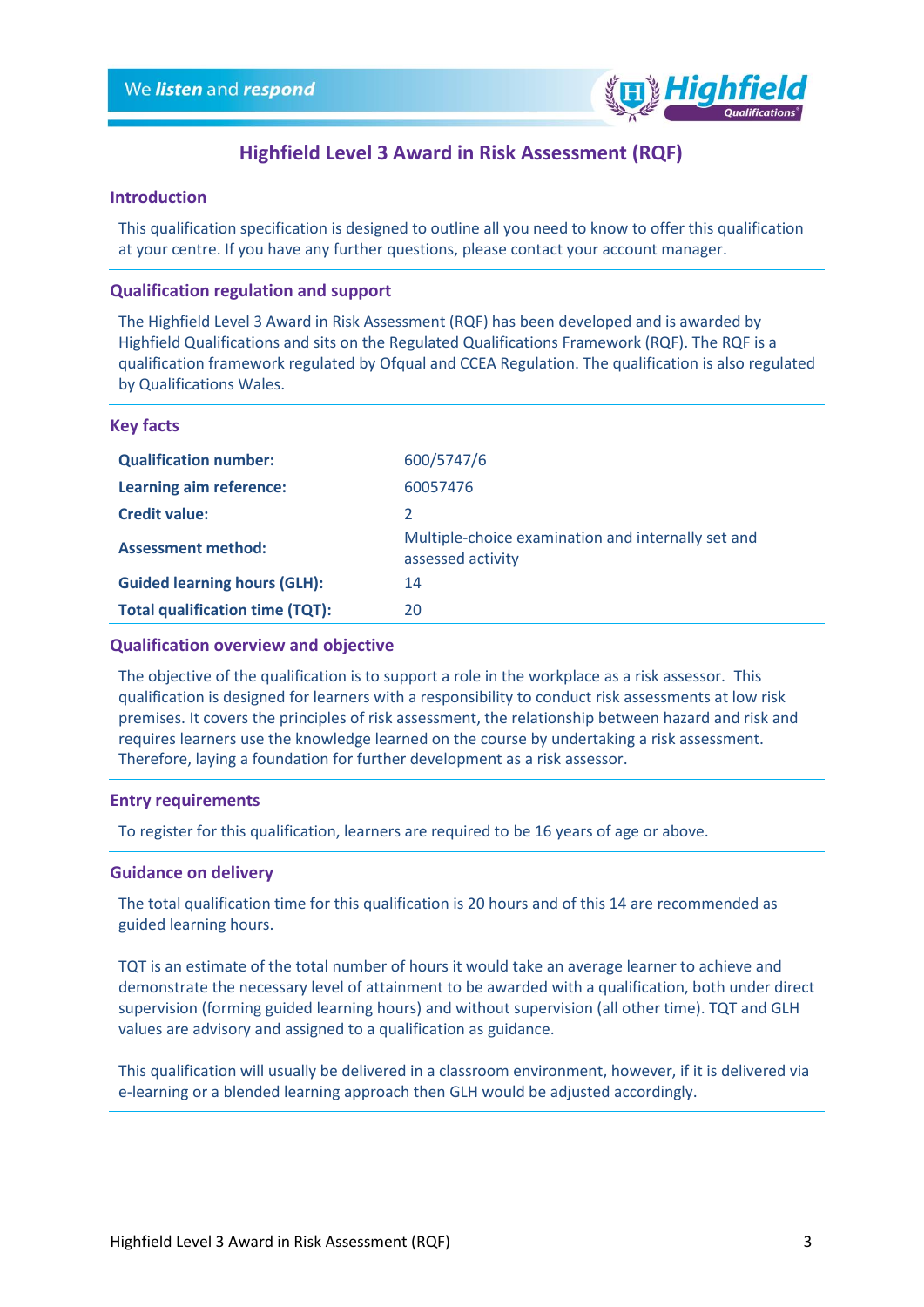

#### **Guidance on assessment**

This qualification is assessed in two parts:

**Part 1: Multiple-choice question (MCQ) examination**. This method of assessment is an end-of-course exam and must follow the Highfield Qualifications Examination and Invigilation Procedures. The examination for this qualification contains **30 questions** that must be completed within **60 minutes**. Successful learners must achieve a score of at least 20 out of 30. Completed examination papers should be returned to Highfield Qualifications for marking. Results will then be provided to the centre afterwards.

#### **Part 2: Centre-set and marked assessment**

Learners are expected to undertake a risk assessment, which will be internally set and assessed by the centre and externally moderated by Highfield. The risk assessment activity is an opportunity for learners to fully understand and demonstrate the risk assessment process. Learners must follow the 5-step process to risk assessment.

The risk assessment activity should be submitted to Highfield with the examination paperwork for results to be more efficiently processed. Where centres allow learners to complete the risk assessment after the examination has taken place, all examination paperwork **must** be stored safely and securely until all assessment documentation has been returned and is ready to submit to Highfield.

#### **Assessment Pack:**

Learners may use the example forms provided by Highfield within the Assessment Pack which is available to download from the Highfield website. These suggested forms are not mandatory, with the exception of Form 1: *Risk Assessment Cover Sheet* which **must be used**. Guidance on alternative, acceptable documentation can be found with the Tutor Assessment Guidance Pack available to download from the Highfield website. Alternative paperwork should be approved by Highfield before centres start to use it.

#### **Tutor Assessment Guidance Pack:**

For full guidance on the risk assessment activity, please refer to the Tutor Assessment Guidance Pack. Guidance on external moderation procedures for this activity is also found within this document.

Centres must take all reasonable steps to avoid any part of the assessment of a learner (including any internal quality assurance and invigilation) being undertaken by any person who has a personal interest in the result of the assessment.

#### **Guidance on quality assurance**

Highfield Qualifications requires centres to have in place a robust mechanism for the quality assurance of training delivery and invigilated assessment arrangements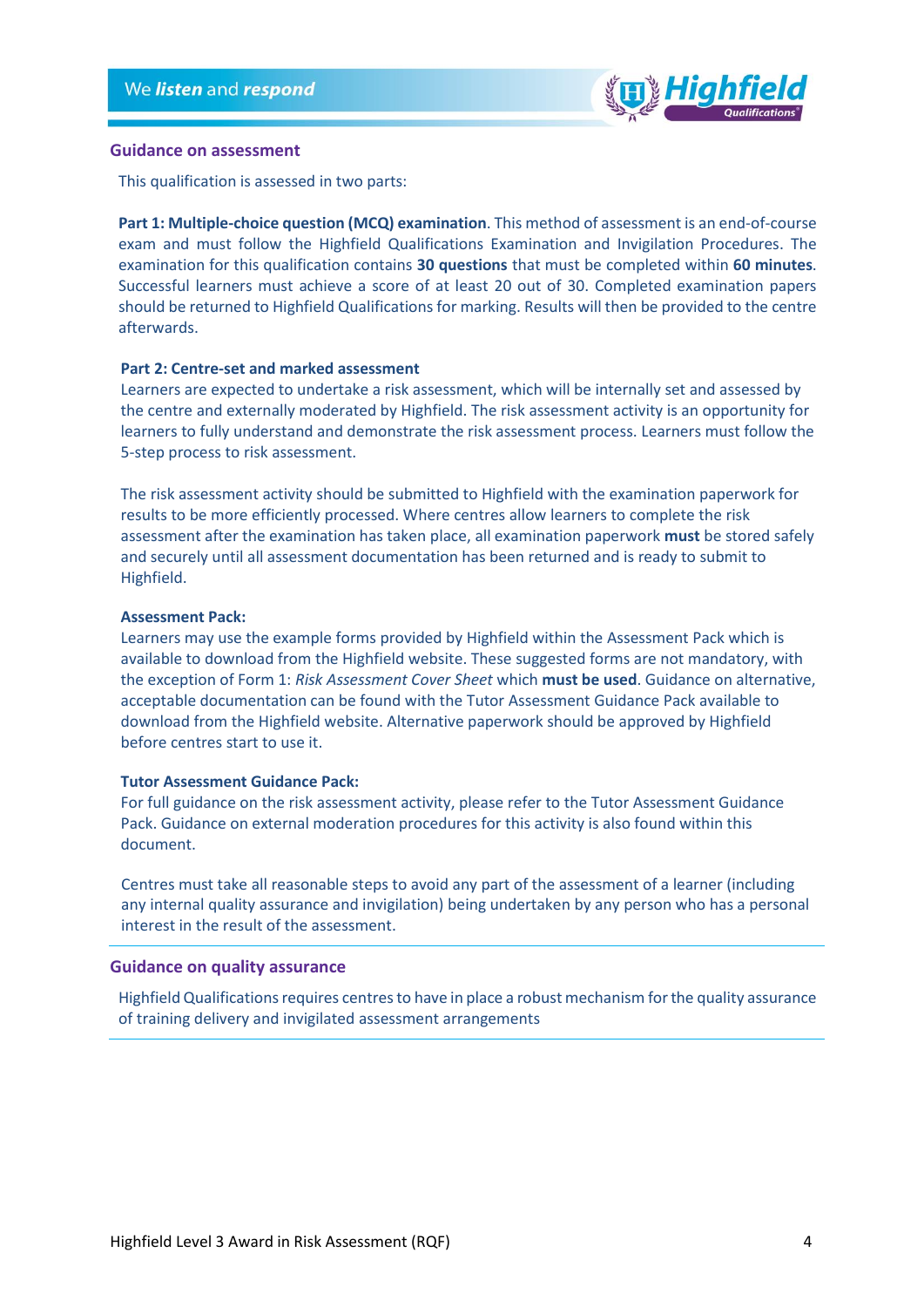

#### **Recognition of prior learning (RPL)**

Centres may apply to use recognition of prior learning or prior achievement to reduce the amount of time spent in preparing the learner for assessment.

For further information on how centres can apply to use RPL as described above, please refer to the Recognition of Prior Learning (RPL) policy in the members area of the Highfield Qualifications website. This policy should be read in conjunction with this specification and all other relevant Highfield Qualifications documentation.

#### <span id="page-4-0"></span>**Tutor/Assessor requirements**

Highfield Qualifications recommend nominated tutors/assessors for this qualification meet the following:

- hold a relevant subject area qualification or have experience, which could include any of the following:
	- $-$  Highfield Level 4 Award in Health and Safety within the Workplace (RQF) or equivalent;
	- NEBOSH National General Certificate in Occupational Safety and Health or above;
	- HNC/D in a related subject;
	- Proof of at least 30 hours delivery of risk assessment content
- hold a recognised teaching qualification or have experience, which could include any of the following:
	- Highfield Level 3 Award in Delivering Training (RQF)
	- Highfield Level 3 International Award in Delivering Training (IADT)
	- Level 3 Award in Education and Training, or equivalent
	- Certificate in Education or above:
	- Level 3 NVQ in training and/or development or above; or
	- $P$  Proof of at least 30 hours of training in any subject
- maintain appropriate continued professional development for the subject area

#### <span id="page-4-1"></span>**Reasonable adjustments and special considerations**

Highfield Qualifications has measures in place for learners who require additional support. Please refer to Highfield Qualifications' Reasonable Adjustments Policy for further information/guidance.

#### <span id="page-4-2"></span>**ID requirements**

It is the responsibility of the centre to have systems in place to ensure that the person taking an assessment is indeed the person they are claiming to be. All centres are therefore required to ensure that each learner's identification is checked before they undertake the assessment. Highfield Qualifications recommends the following as proof of a learner's identity:

- a valid passport (any nationality)
- a signed UK photocard driving licence
- a valid warrant card issued by HM forces or the police
- another photographic ID card, e.g. employee ID card, student ID card, travel card etc.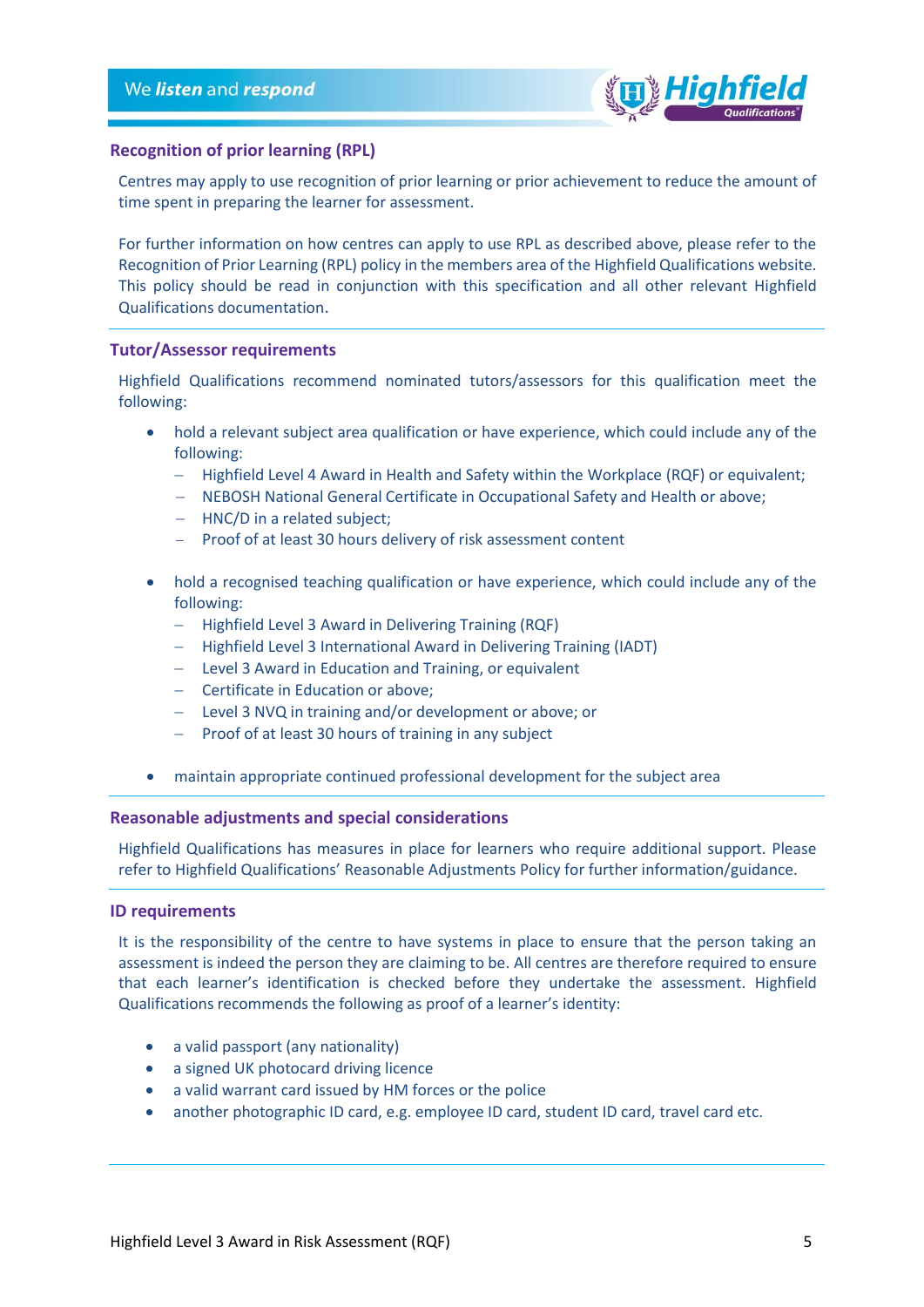

If a learner is unable to produce any of the forms of photographic identification listed above, a centre may accept another form of identification containing a signature, for example, a credit card. Identification by a third-party representative, such as a line manager, human resources manager or invigilator, will also be accepted.

#### **For more information on learner ID requirements, please refer to Highfield Qualifications' Core Manual.**

#### <span id="page-5-0"></span>**Progression opportunities**

On successful completion of this qualification, learners may wish to continue their development by undertaking one of the following qualifications:

- Highfield Level 3 Award in Health and Safety in the Workplace (RQF)
- Highfield Level 4 Award in Health and Safety in the Workplace (RQF)

#### <span id="page-5-1"></span>**Useful websites**

- [www.highfieldqualifications.com](http://www.highfieldqualifications.com/) (Highfield Qualifications)
- [www.highfield.co.uk](http://www.highfield.co.uk/) (Highfield Products)
- [www.hse.gov.uk](http://www.hse.gov.uk/) (Health and Safety Executive)

#### <span id="page-5-2"></span>**Recommended training materials**

The following resources have been reviewed by Highfield Qualifications and are recommended training materials for users of this qualification.

- The Risk Assessment Handbook, Baugh, C. Highfield Products
- Level 2 and Level 3 Risk Assessment Presentation, Baugh, C. Highfield Products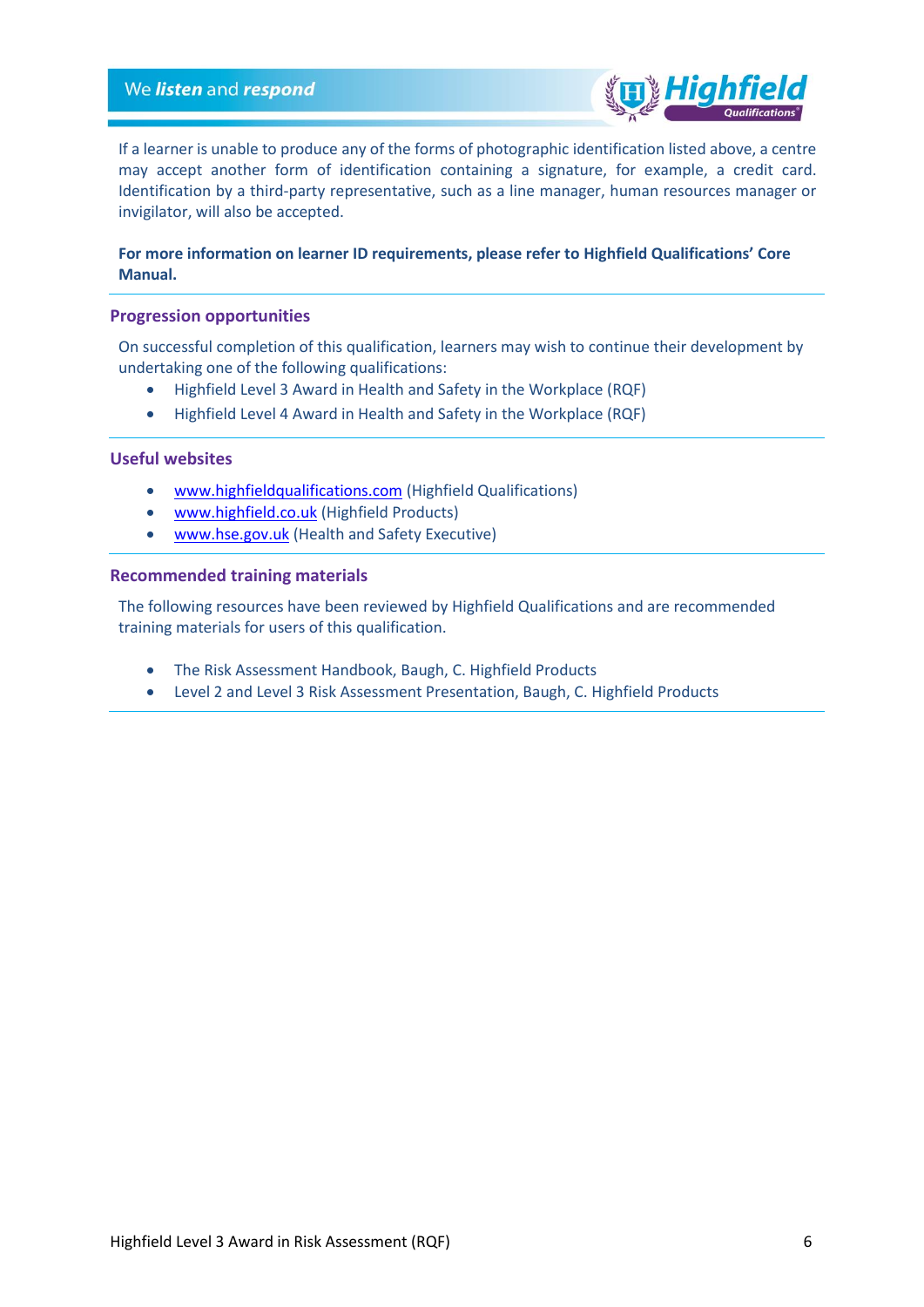

## <span id="page-6-0"></span>**Appendix 1: Qualification structure**

To complete the **Highfield Level 3 Award in Risk Assessment (RQF),** learners must complete the 1 mandatory unit below:

| Unit<br>reference | <b>Unit title</b>                             | Level | <b>GLH</b> | <b>Credit</b> |
|-------------------|-----------------------------------------------|-------|------------|---------------|
| F/502/8528        | The Principles of Practice of Risk Assessment |       | 14         |               |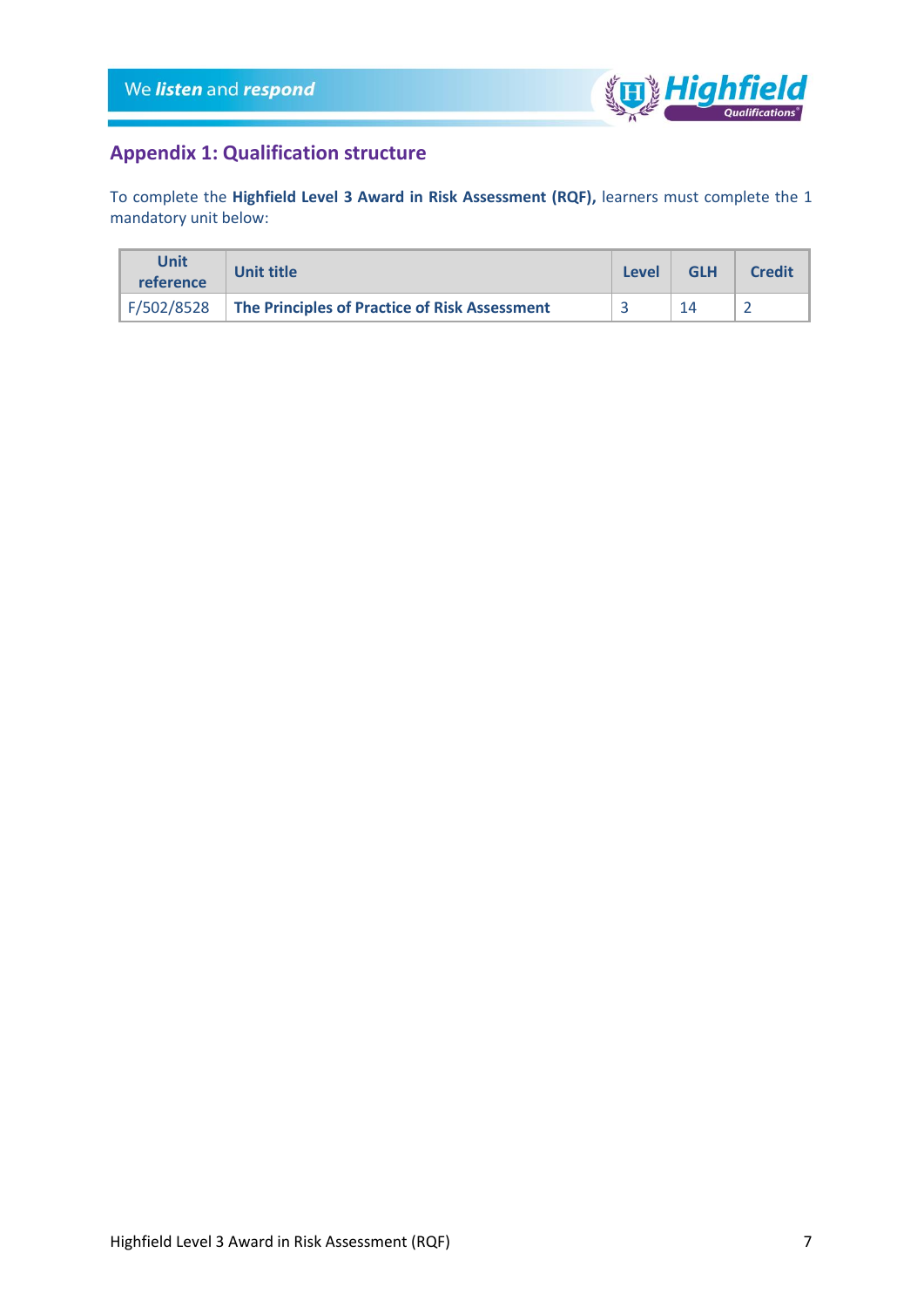

## <span id="page-7-0"></span>**Appendix 2: Qualification content**

| Unit $1$ :              | <b>The Principles of Practice of Risk Assessment</b> |  |  |
|-------------------------|------------------------------------------------------|--|--|
| Unit number: F/502/8528 |                                                      |  |  |
| Credit:                 |                                                      |  |  |
| GLH:                    | 14                                                   |  |  |
| Level:                  | ∍                                                    |  |  |

|                                                                                              | <b>Learning Outcomes</b>                                                                                                      | <b>Assessment Criteria</b>                                                                                                                                                                                                                                                                                                                                                                                                                                                                                                   |  |  |  |
|----------------------------------------------------------------------------------------------|-------------------------------------------------------------------------------------------------------------------------------|------------------------------------------------------------------------------------------------------------------------------------------------------------------------------------------------------------------------------------------------------------------------------------------------------------------------------------------------------------------------------------------------------------------------------------------------------------------------------------------------------------------------------|--|--|--|
| <b>The learner will</b>                                                                      |                                                                                                                               | <b>The learner can</b>                                                                                                                                                                                                                                                                                                                                                                                                                                                                                                       |  |  |  |
| <b>Understand the importance of</b><br>$\mathbf{1}$<br>health and safety in the<br>workplace |                                                                                                                               | 1.1 Outline the main causes of work-related accidents and ill<br>health.<br>1.2 List the main costs of work-related accidents and ill<br>health to employers, employees and society.<br>1.3 Outline the duties and responsibilities of employers,<br>employees and others with respect to workplace health<br>and safety.<br>1.4 Describe the provisions for risk assessment contained in<br>key legislation.<br>1.5 Outline how workplace health and safety legislation is<br>enforced and the penalties for non-compliance |  |  |  |
| $\overline{2}$                                                                               | <b>Understand the principles</b><br>involved in risk assessment                                                               | 2.1 Describe what is meant by the term 'risk assessment'.<br>2.2 Describe the necessary competencies of a risk assessor.<br>2.3 State sources of advice and information for carrying out<br>workplace risk assessments<br>2.4 Describe the stages involved in a typical risk assessment.<br>2.5 State the requirements for recording, monitoring,<br>reviewing and revising workplace risk assessments                                                                                                                       |  |  |  |
| 3                                                                                            | <b>Understand the relationship</b><br>between hazard and risk as part<br>of an accident and ill health<br>prevention strategy | 3.1 Describe how accident and ill health records can be used<br>to target hazards and control the level of risk.<br>3.2 Describe how occupational, environmental and human<br>factors affect the level of risk from hazards at work.<br>3.3 Identify a range of work-related health and safety<br>hazards in various work environments<br>3.4 Outline who may be at risk from work related hazards                                                                                                                           |  |  |  |
| 4                                                                                            | Apply the hierarchy of controls to<br>control risk to an acceptable<br>level.                                                 | 4.1 Identify a range of control measures for different<br>workplace hazards.<br>4.2 Determine if control measures currently in place are<br>suitable and sufficient in terms of the risk control<br>hierarchy to:<br>prevent exposure to hazards altogether<br>reduce the health or safety related consequences<br>should exposure to hazards occur<br>effectively control an emergency situation relating to<br>health and safety hazards                                                                                   |  |  |  |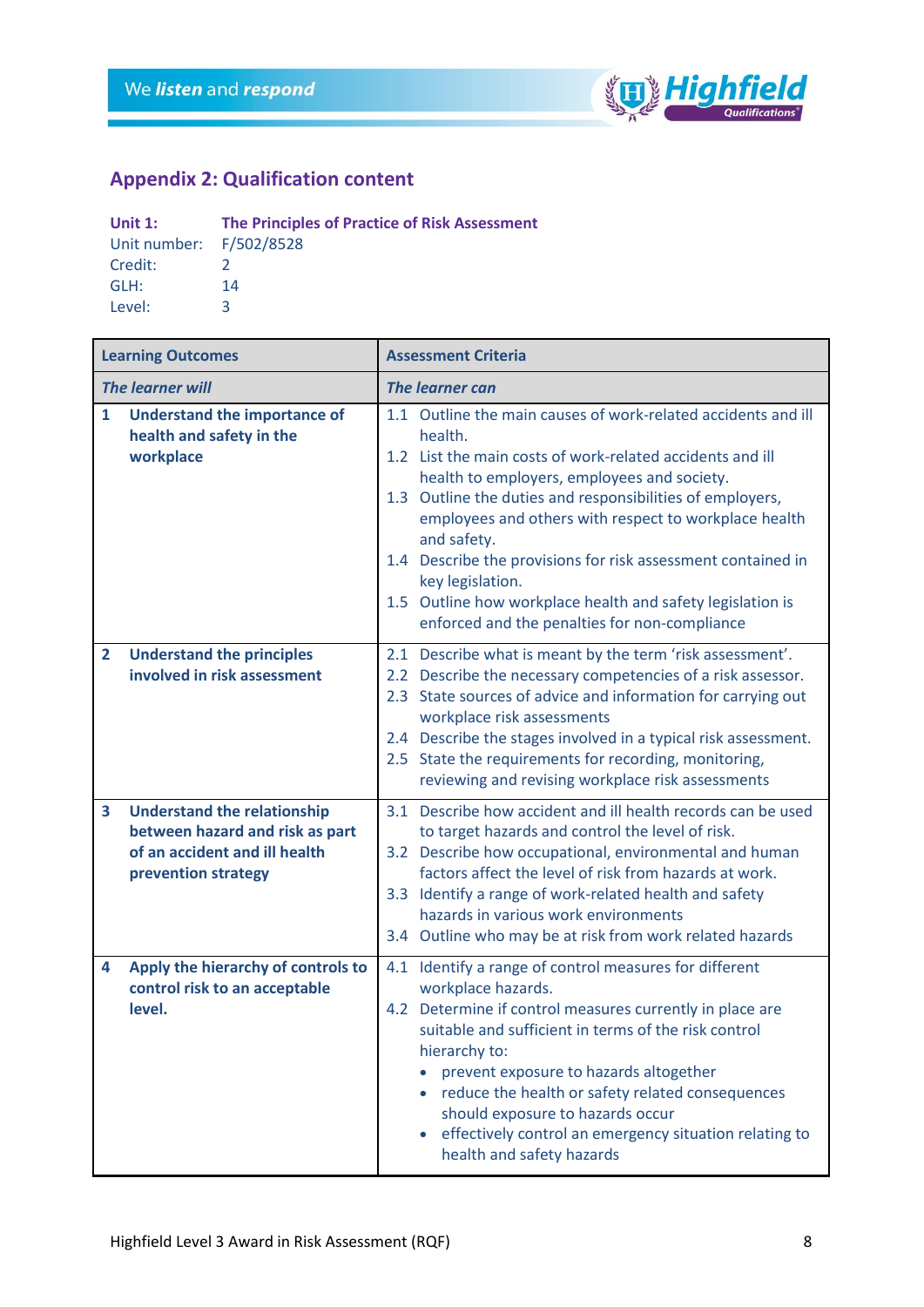

| <b>Learning Outcomes</b>                                                 | <b>Assessment Criteria</b>                                                                                                                                                                                                                                                                                                             |  |  |  |
|--------------------------------------------------------------------------|----------------------------------------------------------------------------------------------------------------------------------------------------------------------------------------------------------------------------------------------------------------------------------------------------------------------------------------|--|--|--|
| <b>The learner will</b>                                                  | The learner can                                                                                                                                                                                                                                                                                                                        |  |  |  |
| Apply knowledge of the risk<br>5<br>assessment process in a<br>workplace | 5.1 Undertake a risk assessment and use their findings to<br>demonstrate the ability to:<br>• collect information on the workplace and hazards that<br>may be relevant there<br>• analyse the current level of risk and who may be<br>exposed<br>• determine suitable recommendations<br>• record and communicate findings effectively |  |  |  |

#### **Additional assessment Guidance**

#### **LO1 Understand the importance of health and safety in the workplace**

- 1.1 Outline the main causes of work-related accidents and ill health
	- Main causes of fatal and non-fatal injuries
		- o Manual handling
		- o Slip, trip and fall
		- o Fall from height
		- o Struck/hit by moving object
		- o Contact with machinery
	- Main causes of ill health
		- o Stress
		- o Musculoskeletal disorders
		- o Respiratory diseases
		- o Deafness
		- o Skin diseases
- 1.2 List the main costs of work-related accidents and ill health to employers, employees and society.
	- Economic
	- Legal or duties
	- Moral
- 1.3 Outline the duties and responsibilities of employers, employees and others with respect to workplace health and safety.
	- Employers duties:
		- o Provide;
		- o information, instruction, training and supervision
		- o a safe place of work, access and egress
		- o safe systems of work and safe plant
		- o a safe working environment
		- o adequate welfare facilities
		- o PPE and equipment which is safe and fit for purpose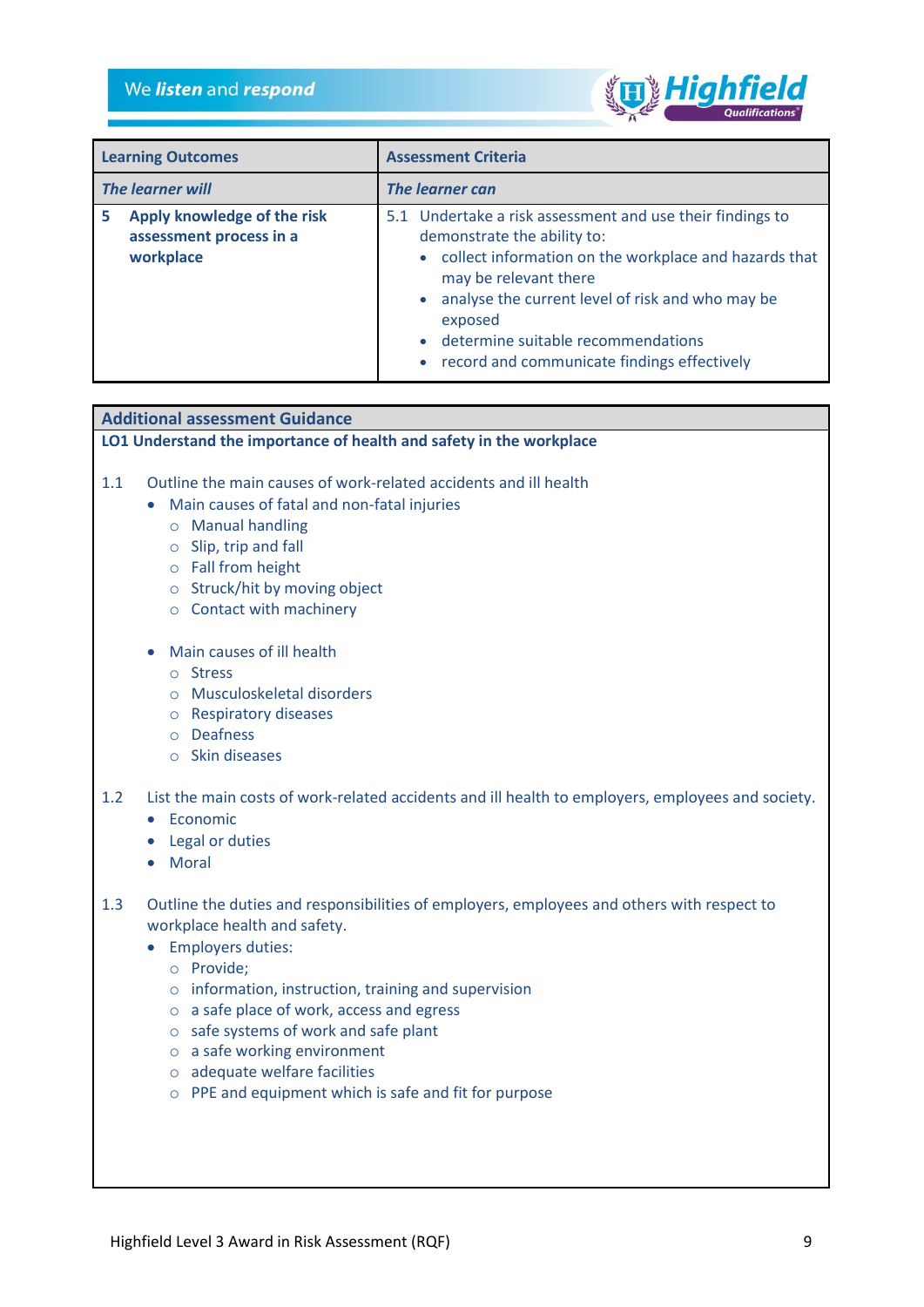#### We listen and respond



- Employees duties:
	- o Take reasonable care of themselves and others
	- o Cooperate with their employer and others
	- o Not to misuse or interfere with anything provide for health and safety
	- o Use equipment correctly
	- o Report any hazards, accidents, near misses and diseases
	- o Report any shortcomings in health and safety
- 1.4 Describe the provisions for risk assessment contained in key legislation.
	- Requirement to risk assess in regulations:
		- o Management of Health and Safety at Work
		- o Control of Substances Hazardous to Health
		- o Manual Handling
		- o Noise
		- o Personal Protective Equipment
		- o Display Screen Equipment
		- Whose risk should be assessed
			- o Employees
			- o Contractors
			- o Visitors
			- o Members of the public
			- o Lone workers
			- o Trespassers
			- o Young persons
			- o New or expectant mothers
		- When to record and review
			- o When 5 or more are employed
- 1.5 Outline how workplace health and safety legislation is enforced and the penalties for noncompliance
	- o Awareness of the enforcing authorities (i.e. HSE and Local Authority) roles and powers
	- o Types of notices issued
	- o Sentencing guidelines